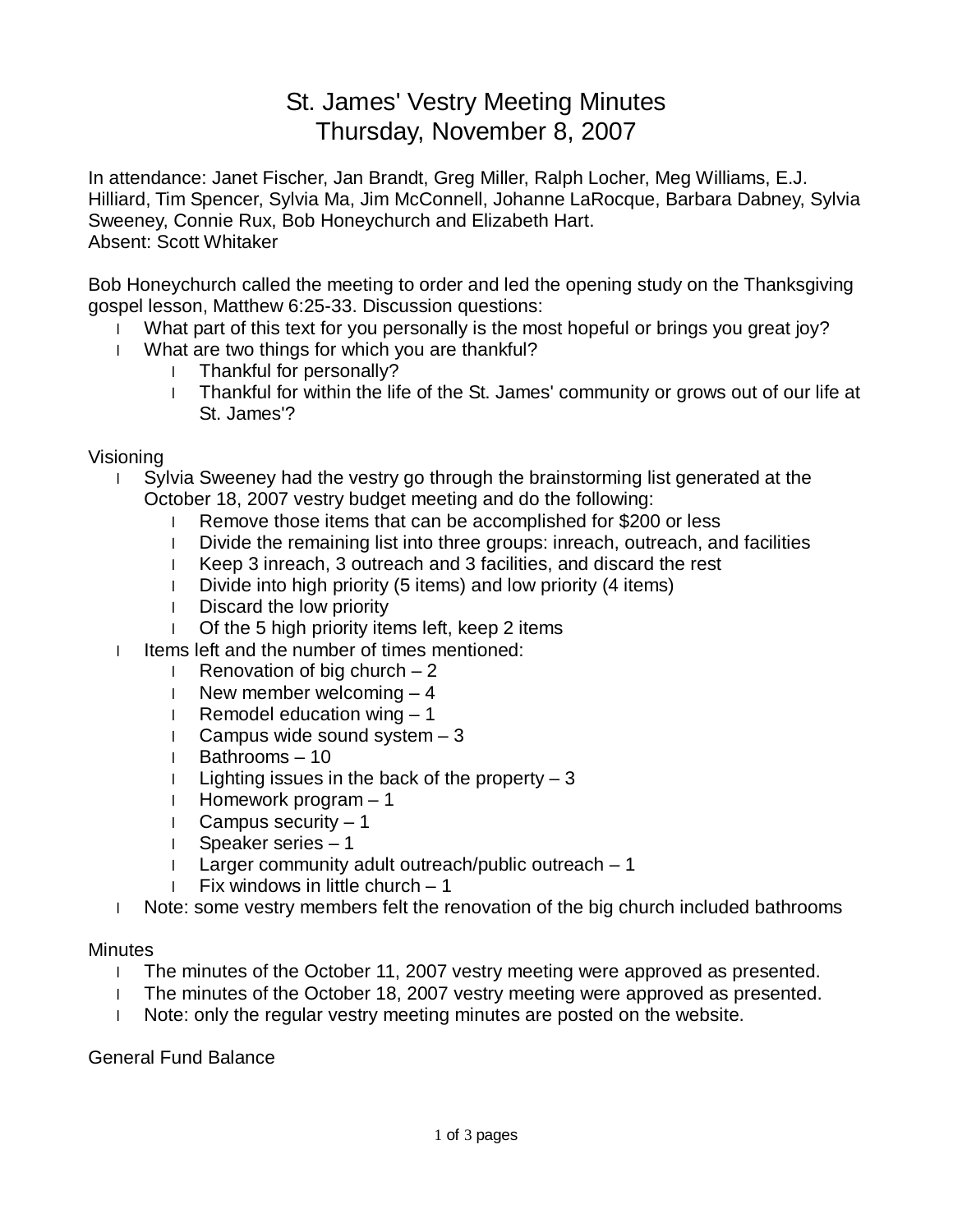- l There is \$14,316.40 in the operating fund, \$3000 below the number requiring discussion.
- l The lead team suggested that if the operating fund should drop down to \$10,000, Jan Brandt be allowed to borrow from the building fund and the special interest fund equally until the money comes up to \$17,000.
- l Keep in mind that there are many people who catch up on their pledges in December, and others who pre-pay pledges. Historically, December is the biggest month of giving.
- l Do we need to make a plan on how to pay ourselves back? If we cannot pay it back, it will be necessary for the vestry to take bigger steps. The operating fund should not go above \$17,000 until the building and special interest funds have been repaid.

Motion was made that if the operating fund drops below \$10,000, Jan Brandt has the authority to borrow \$5000 each from the building fund and the special interest fund, to be repaid as soon as the operating fund returns to \$17,000. Moved and seconded. Motion passed.

Special interest fund

- l Goal with the financial books is to simplify the special interest funds.
- l Lead team will make recommendations.

## Cluster Reports

Communications and Evangelism

- l Janet Fischer has looked into e-commerce and has not been able to find a program we can work with.
- l CafePress.com
	- l We can sell St. James' "stuff" through this website.
	- l There is no set up cost to St. James'. We send the company our logo and choose which products we wish to have available. They charge a base price, which they keep, then we mark-up each item a few dollars. We keep the markup money.
	- l If we hurry, would could get the website set up for Christmas shopping.
	- l Their basic shop costs us nothing.

Worship and Christian Formation

l The new librarian is Penny Trant

Facilities and Parish Life

- **I** Sponsored coffee hour October 28<sup>th</sup>.
- l Talked with the contractor about the bathrooms in the big church. We do not have a cost estimate yet. The bathrooms will be handicapped accessible, with a single stall in both the women's and men's bathrooms.

Social Ministries and Congregational Care

- l Scott Whitaker raised \$950 for Episcopal Charities.
- l Cathy Knotts reported that total amount contributed to the Payless shoes gift cards was \$500.